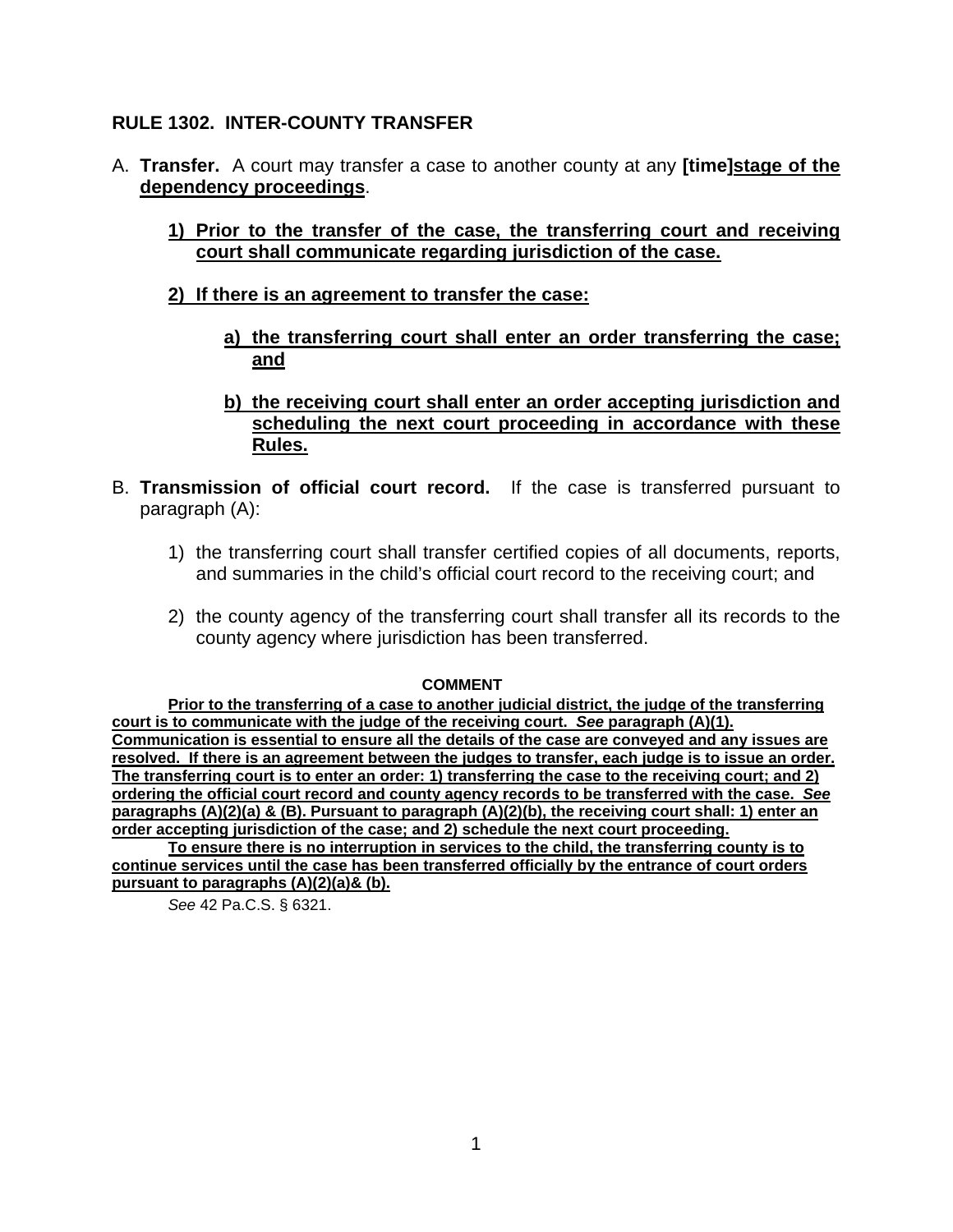# **RULE 1515. DISPOSITIONAL ORDER**

\* \* \*

#### **COMMENT**

*See* 42 Pa.C.S. §§ 6310, 6351.

**If the dispositional order changes custody of the child, the order should be filed and docketed in Juvenile Court and in any existing custody case in Civil Court under the Domestic Relations docket.**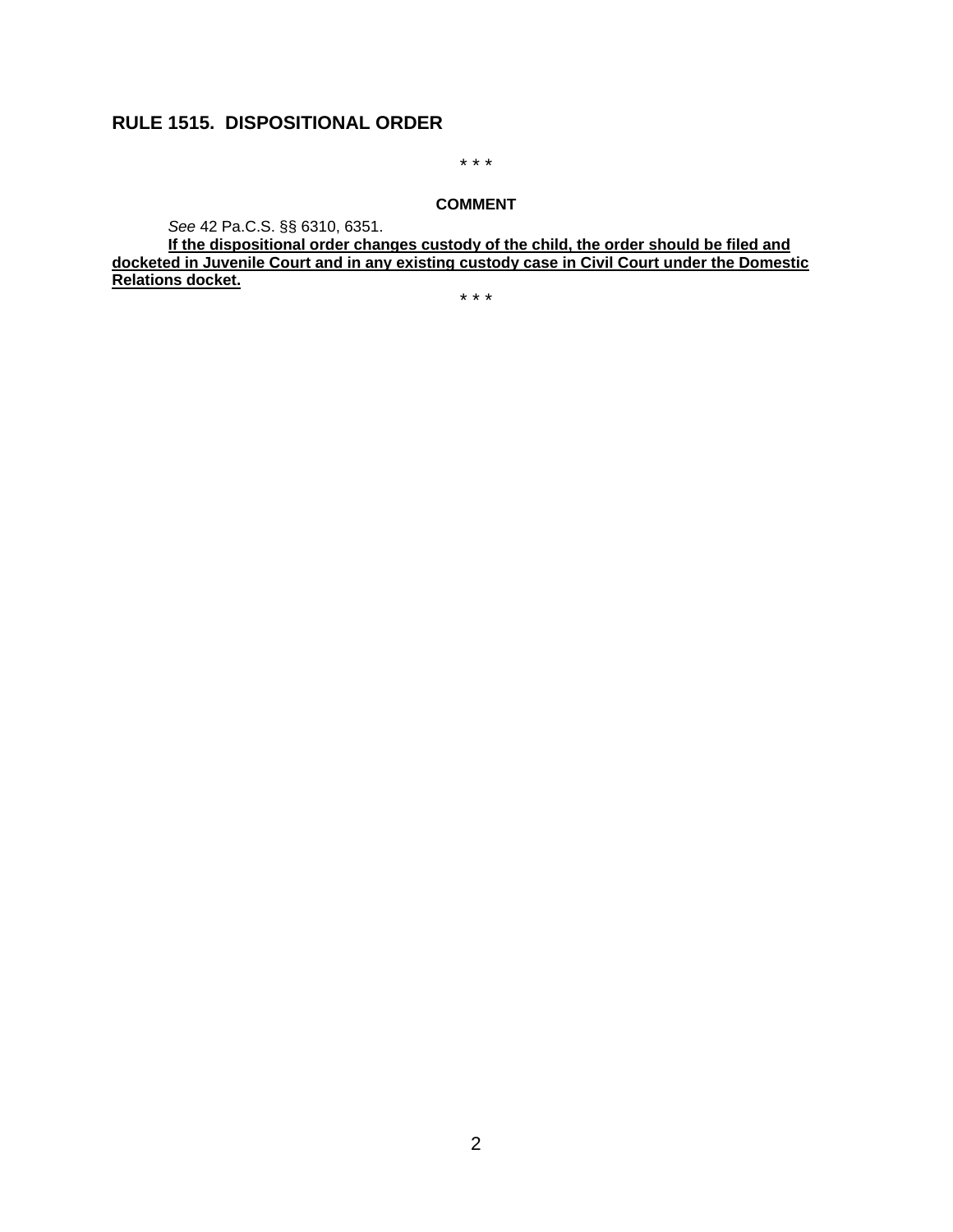#### **RULE 1608. PERMANENCY HEARING**

\* \* \*

D. **Court's findings.** 

- **3) Transition plan for children eighteen years of age or older.**
	- **a) A hearing shall be held at least ninety days prior to the child turning eighteen years of age for the purpose of approving a transition plan.**
	- **b) Prior to the hearing, the child shall have the opportunity to make decisions about the transition plan and confer with the county agency about the details of the plan. The county agency shall provide the transition plan to the court and the plan shall, at a minimum, include:**
		- **i) the specific plans for housing;**
		- **ii) a description of the child's source of income;**
		- **iii) the specific plans for pursuing educational or vocational training goals;**
		- **iv) the child's employment goals and whether the child is employed;**
		- **v) a description of the health insurance plan that the child is expected to obtain and any continued health or behavioral health needs of the child;**
		- **vi) a description of any available programs that would provide mentors or assistance in establishing positive adult connections;**
		- **vii)verification that all vital identification documents and records have been provided to the child;**
		- **viii) a description of any other needed support services; and**
		- **ix) notice to the child that the child can request resumption of juvenile court jurisdiction until the child turns twenty-one years of age if specific conditions are met.**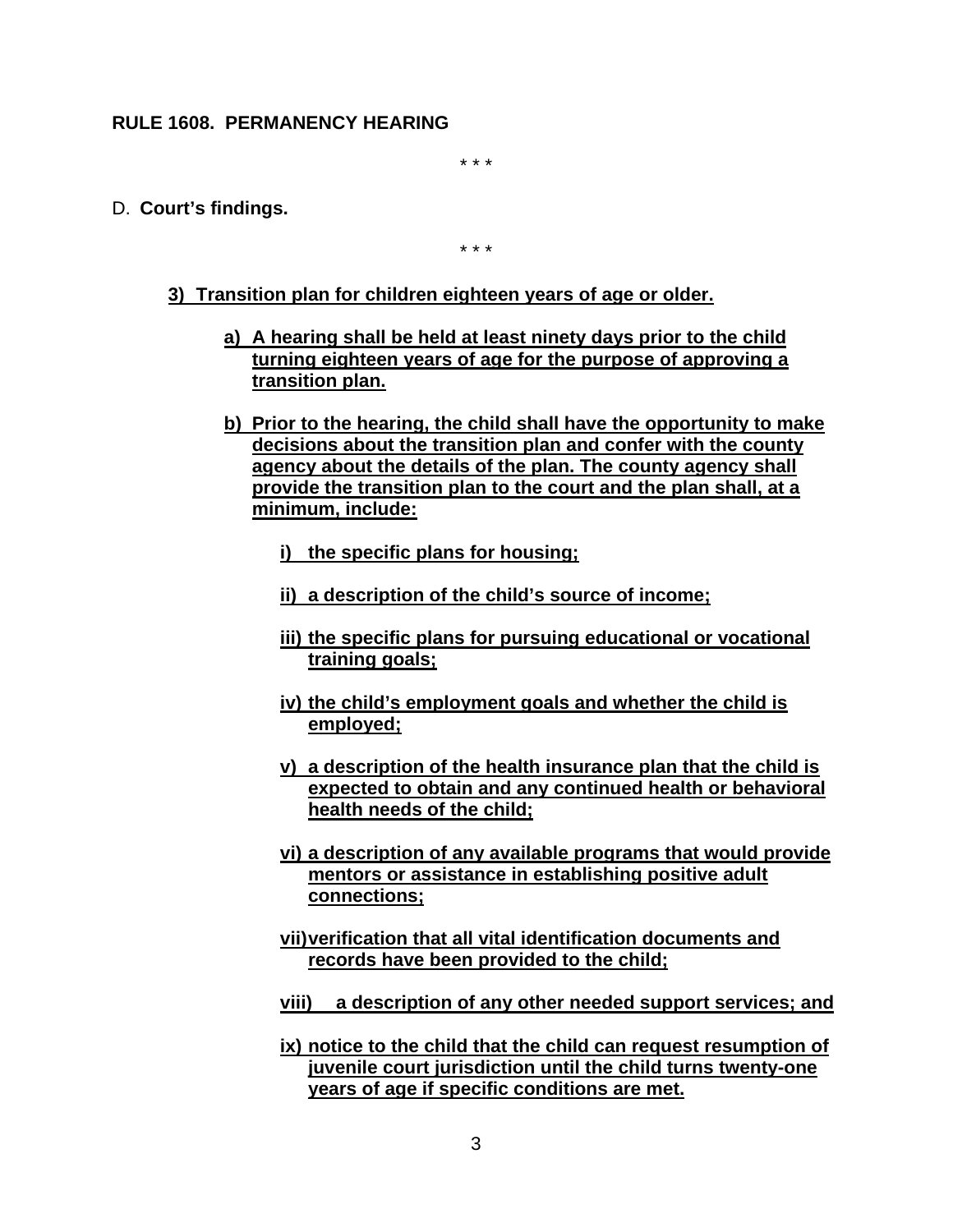## **c) At the hearing, the court shall review the transition plan for the child. If the court is not satisfied that the requirements of paragraph (D)(3)(b) have been met, a subsequent hearing shall be scheduled.**

## \* \* \*

#### **COMMENT** \* \* \*

The court is to move expeditiously towards permanency. A goal change motion may be filed at any time.

**Pursuant to paragraph (D)(3)(b), the county agency is to assist the child and provide all the support necessary in developing a transition plan.** *See* **42 U.S.C. § 675 (5)(A)-(H).**

**Pursuant to paragraph (D)(3)(c), the court is to approve a transition plan that is suitable for the child and that has been personalized at the direction of the child.**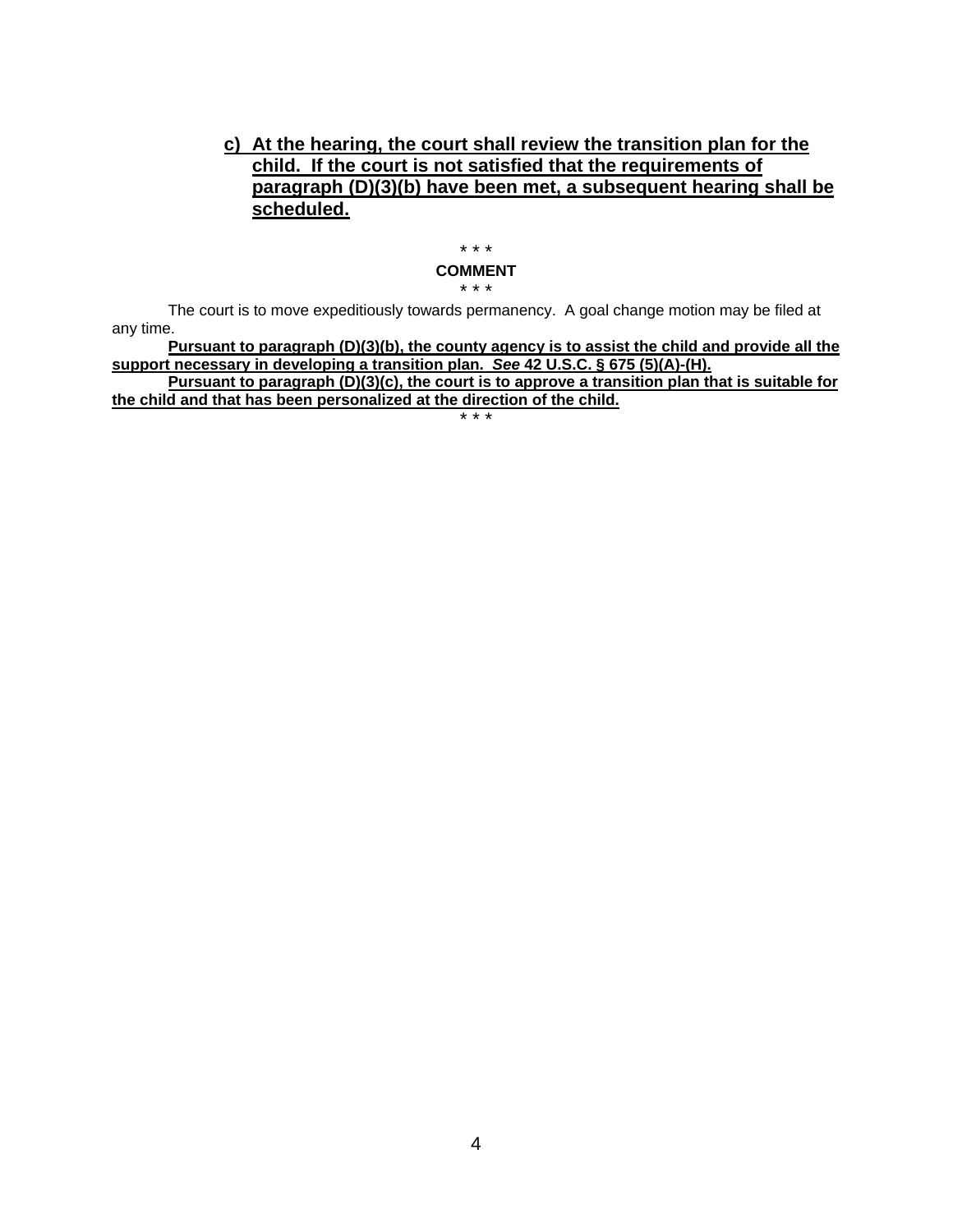# **RULE 1610. PERMANENCY HEARING FOR CHILDREN OVER EIGHTEEN**

A. **Purpose and timing of hearing.** For every case for children over the age of eighteen, the court shall conduct a permanency hearing at least every six months for purposes of determining:

\* \* \*

2) whether the transition plan of the child is consistent with Rule **1608(D)(3) [1631 (E)(2)]**;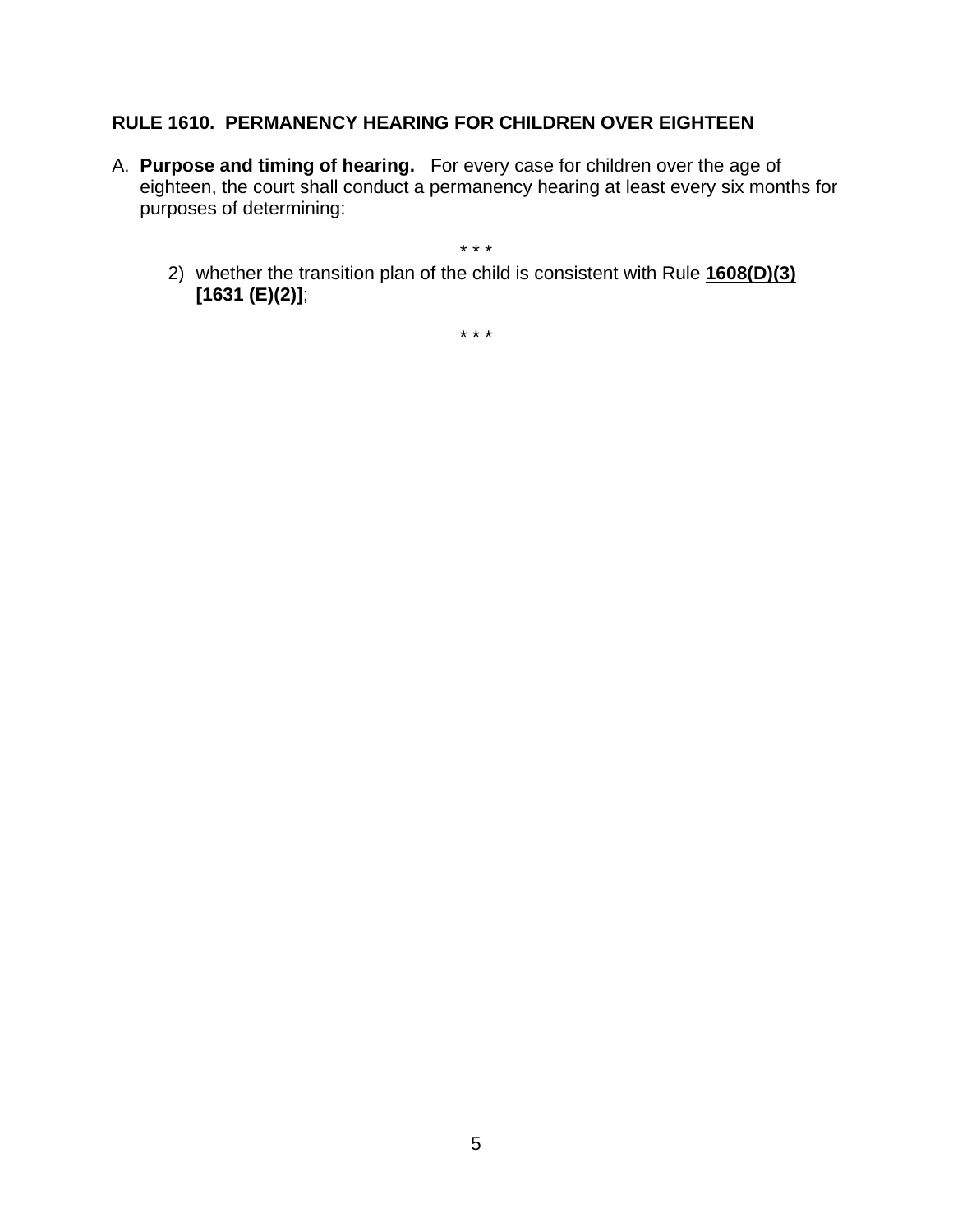## **RULE 1631. TERMINATION OF COURT SUPERVISION**

- E. **Children eighteen years of age or older.**
	- **[1) Before the court can terminate its supervision of a child who is eighteen years of age or older, a hearing shall be held at least ninety days prior to the child turning eighteen years of age.**
	- **2) Prior to the hearing, the child shall have the opportunity to make decisions about the transition plan and confer with the county agency about the details of the plan. The county agency shall provide the transition plan to the court and the plan shall, at a minimum, include:**
		- **a) the specific plans for housing;**
		- **b) a description of the child's source of income;**
		- **c) the specific plans for pursuing educational or vocational training goals;**
		- **d) the child's employment goals and whether the child is employed;**
		- **e) a description of the health insurance plan that the child is expected to obtain and any continued health or behavioral health needs of the child;**
		- **f) a description of any available programs that would provide mentors or assistance in establishing positive adult connections;**
		- **g) verification that all vital identification documents and records have been provided to the child;**
		- **h) a description of any other needed support services; and**
		- **i) notice to the child that the child can request resumption of juvenile court jurisdiction until the child turns twenty-one years of age if specific conditions are met.**
	- **3) At the hearing, the court shall review the transition plan for the child. If the court is not satisfied that the requirements of paragraph (E)(2) have been met, a subsequent hearing shall be scheduled.**
	- **4)]** The court shall not terminate its supervision of the child without approving an appropriate transition plan **pursuant to Rule 1608**, unless the child, after an